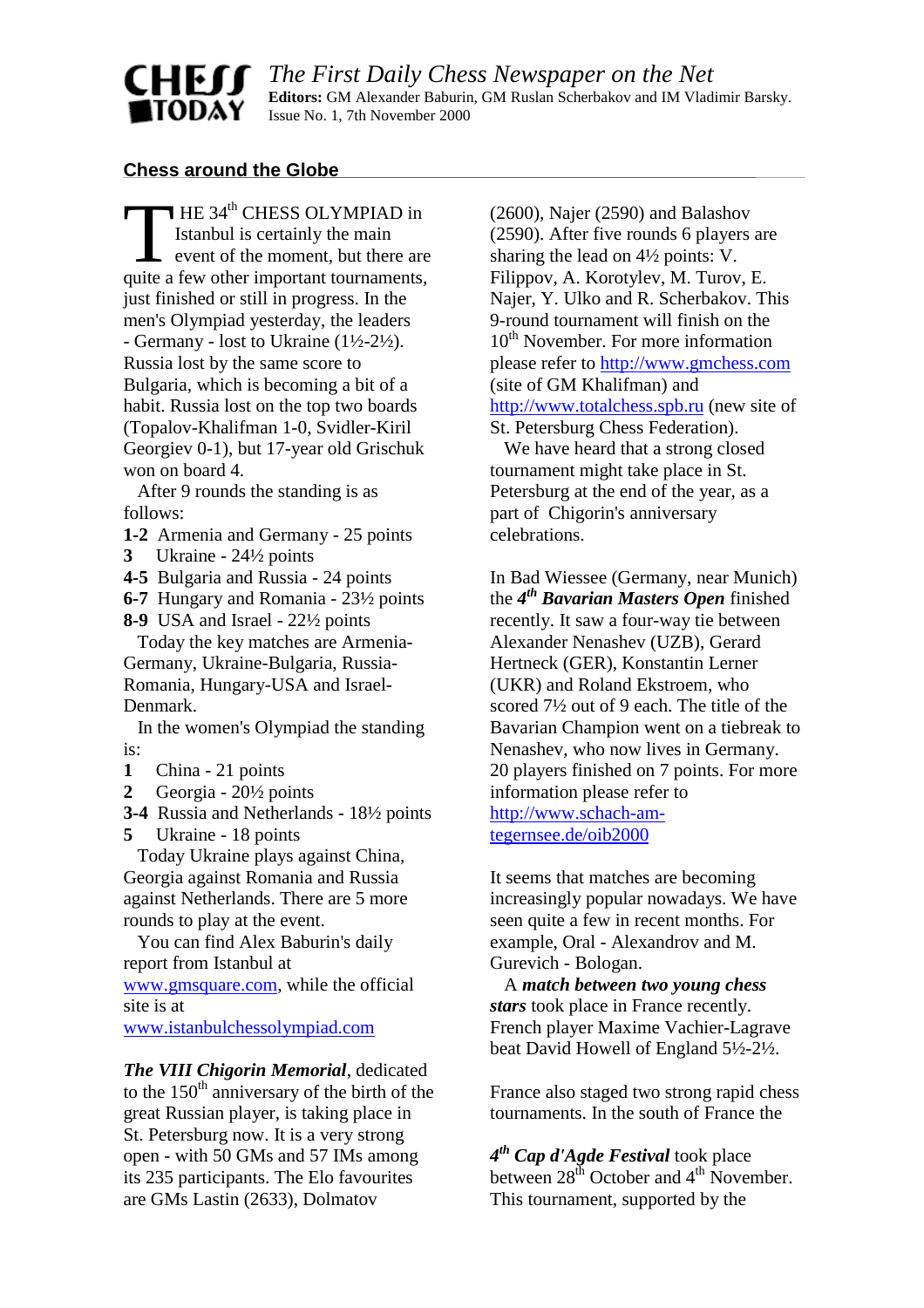*Chess Today brings the latest chess news, annotated games and interviews directly to your mail box, every day!*

French Chess Federation, has been running since 1994 and regularly attracts a very strong field. This year it clashed with the Chess Olympiad in Turkey, which made the event a bit weaker than usual. 16 players were divided into 2 groups. The four best players from each group continued using a knockout formula. In the final Mikhail Gurevich of Belgium defeated Anatoly Karpov of Russia 2½-1½, despite losing the first

# **Annotated Game**

#### **Stefan Djuric - Vishy Anand**

Rapid Chess, Bastia 2000

**1 d4 d5 2 ¥g5**

 Against 1...d5 the Trompovsky is not so dangerous.

#### **2...h6**

 The point of this move will become clear later. It is usuful to make sure that White's bishop does not come back to the queenside.

**3 ¥h4 c6 4 e3 £b6 5 b3 e5!**

Now the advantages of including

2...h6 are obvious, as 6 dxe5?? loses to  $6 \ldots \text{W} 4+$ .

**6 ¤f3 e4 7 ¤fd2 ¥e7**

7... the 7 is also worth considering here. **8 ¥g3 ¥e6 9 ¥e2 ¤f6 10 0—0 0—0 11 c4 £d8 12 ¤c3 ¥d6 13 ¥xd6 £xd6 14 ¦b1 ∂bd7 15 a4 a5 16 c5**  $\frac{10}{2}$ **e7 17**  $\frac{20}{2}$ **b2** *(D)* 



The plans of both side have become clear  $-$ White will play on the queenside, while Black will try to attack on the opposite wing. But first Anand decides to gain some space on the queenside too:

# 17... **Lifb8** 18 *\bell* b6!?

 Otherwise Black might be tied down to the weak b7-pawn when White manages b3-b4.

**19 cxb6**  $\mathbb{Z}$ **xb6 20**  $\mathbb{Z}$ **c1**  $\mathbb{Z}$ **ab8 21**  $\mathbb{Q}$ **f1 h5!**  Black obviously decided that it was time to get active on 'his' flank.

### **22 ¤e2 h4 23 ¦bc2 £d6 24 ¤f4 ¥f5**

game. Please refer to http://www.asmeg.org/echecs/frame.htm. for more information.

Another strong rapid chess tournament was held in *Bastia*, Corsica. There, 32 players first played 7 rounds and then 8 qualifiers continued in a knockout. In the final Vishy Anand beat Stefan Djuric 2-0. For more information see [http://www.echecs.asso.fr](http://www.echecs.asso.fr/)

# **25 ¦c5** *(D)*



 White is after the a5-pawn, but with so many pieces on the queenside his king is a bit lonely. **25...g5! 26 包e2 包f8 27 世c2 Qd7** 

**28 ¦xa5?**

 Better was 28 f3, as now Black's attack prevails **28...¤g4 29 g3 £f6! 30 ¤xe4 dxe4 31 2c3 hxg3 32 hxg3**  $\overline{\mathbf{\Psi}}$ **h6 33**  $\hat{\mathbf{\Sigma}}$ **g2**  $\overline{\mathbf{\Sigma}}$ **xb3 34 ②xe4 骂b2 35 骂xg5+ ②g6 36 粤c5 £h2+ 37 ¢f1 ¤xe3+** *(D)*



**0—1** Nice play by Anand!

*This issue is prepared by GM Alex Baburin and IM Vladimir Barsky; technical editor - Graham Brown. Subscription is \$15 for 4 months. For further details please refer to www.chesstoday.net*